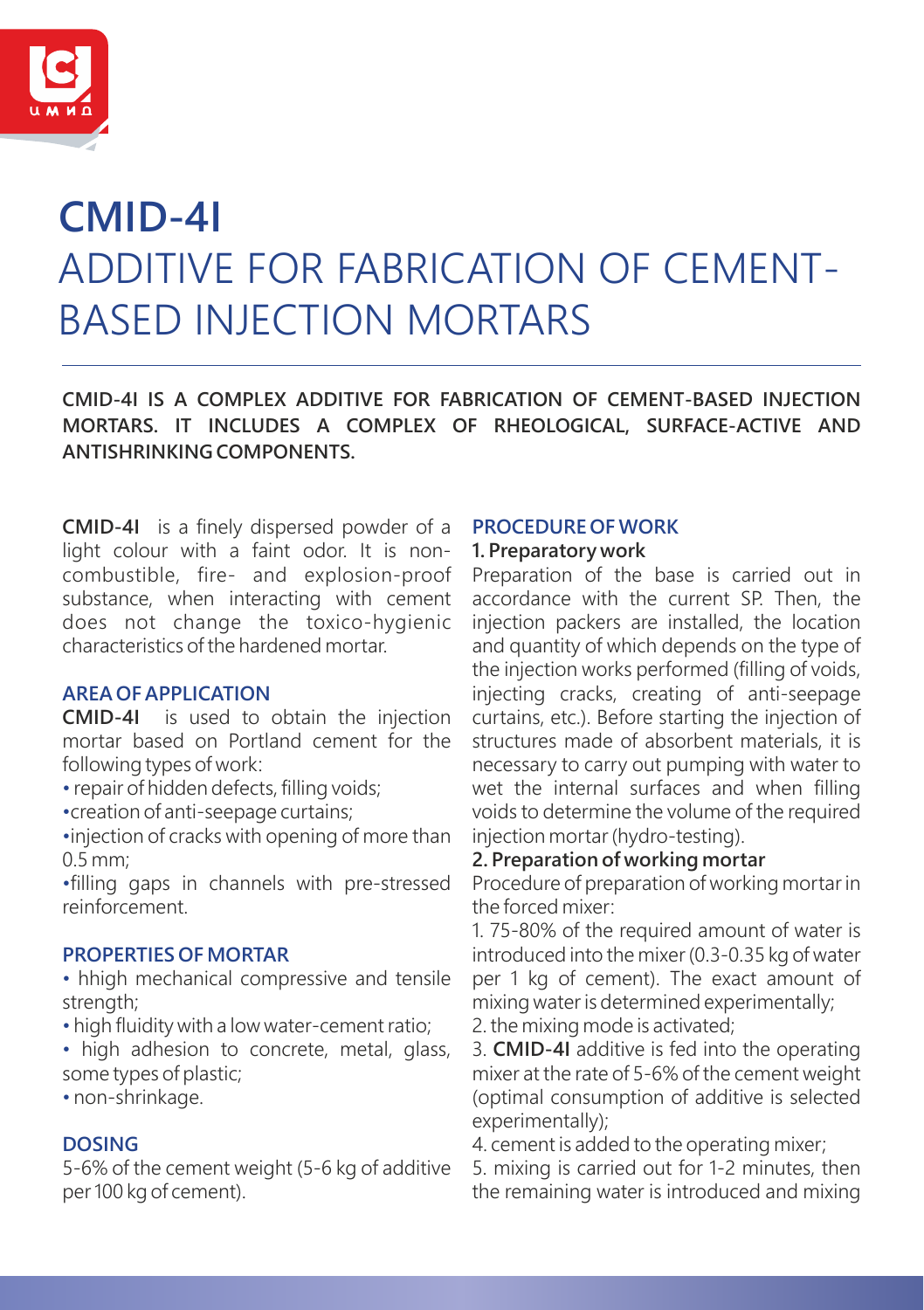is carried out for 3-5 minutes until a homogeneous consistency with high slump is formed.

## **3. Work performance**

Piston, rotary or vacuum mortar pumps are used to supply ready-mixed mortar.

The working pressure for supplying the mortar is selected taking into account the structural features, the supply distance and the diameter of hoses so that after pumping there are no signs of mortar layering. Recommended supply pressure is within the range of 0.3-20 atm. The minimum inner diameter of the injection packers should be 8 mm.

The prepared batch of the mortar must be used until the viscosity of the mortar increases for more than 60 seconds.

# **4. Treatment**

No special treatment is required. For 3 days or more, ensure temperature condition within  $+5...+35$ °C.

## **5. Packing and storage**

CMID-4I additive is delivered in paper bags in 20-25 kg package.

Storage period in a dry enclosed space in undisturbed original package at temperature of  $+5...+35$ °C – at least 6 months from the date of manufacture.